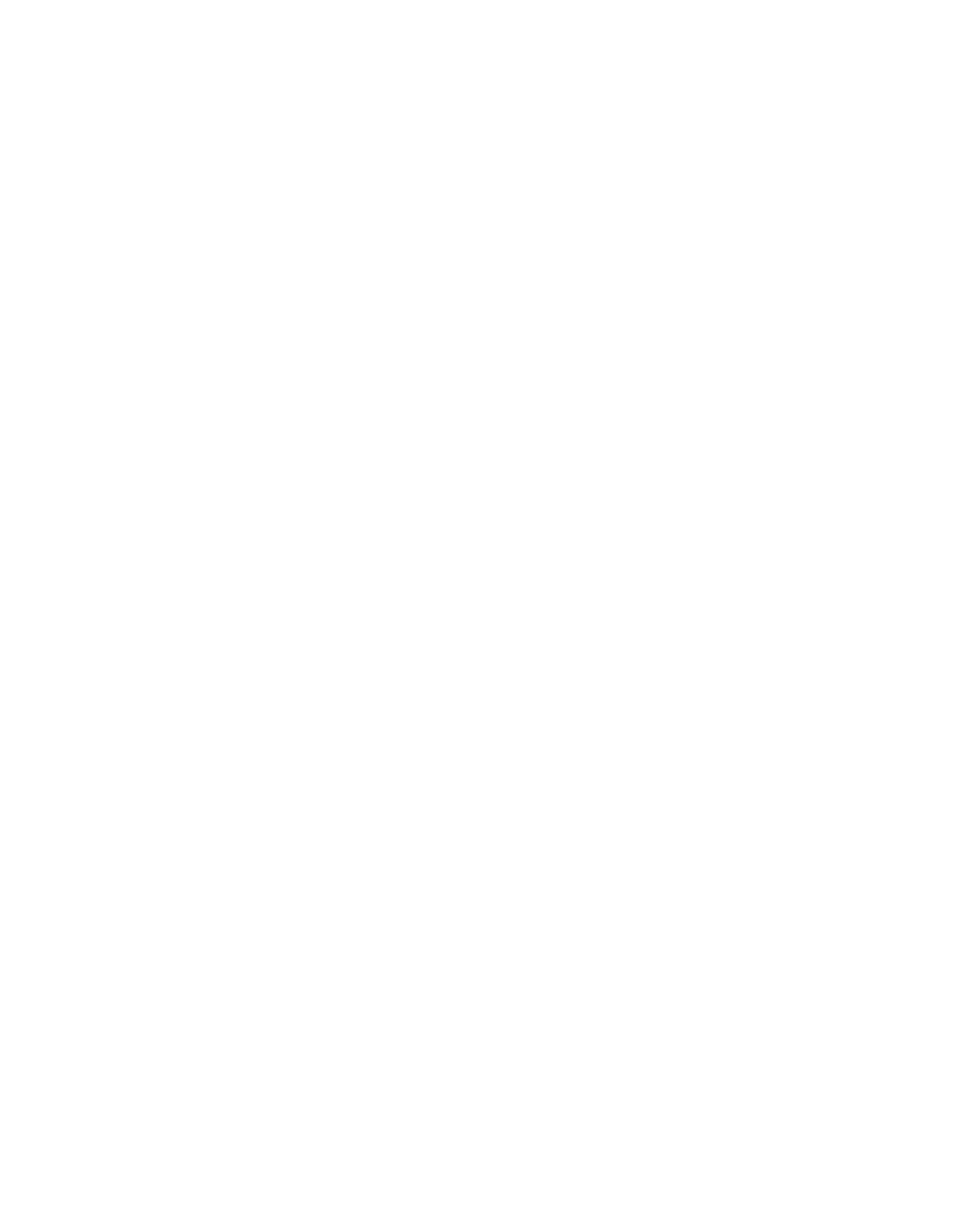#### *Introduction*

The APC™ by Schneider Electric Smart-UPS™ product name is a high performance uninterruptible power supply (UPS). The UPS provides protection for electronic equipment from utility power blackouts, brownouts, sags, surges, small utility power fluctuations and large disturbances. The UPS also provides battery backup power for connected equipment until utility power returns to safe levels or the batteries are fully discharged.

This user manual is available on the enclosed CD and on the APC by Schneider Electric web site, www.apc.com.

#### **1: INSTALLATION**

#### *Unpack*

#### **Attention: Read the safety instruction sheet before installation.**

Inspect the UPS upon receipt. Notify the carrier and dealer if there is damage.

The packaging is recyclable; save it for reuse or dispose of it properly.

Check the package contents:

#### **Attention: The UPS comes with battery disconnected.**

- UPS
- UPS literature kit containing:

Product documentation, safety and warranty information

Documentation CD

 $\Box$ PowerChute<sup>TM</sup> CD

□ Serial communication cable

*230 V models*: Two jumper cables

# *Position the UPS*

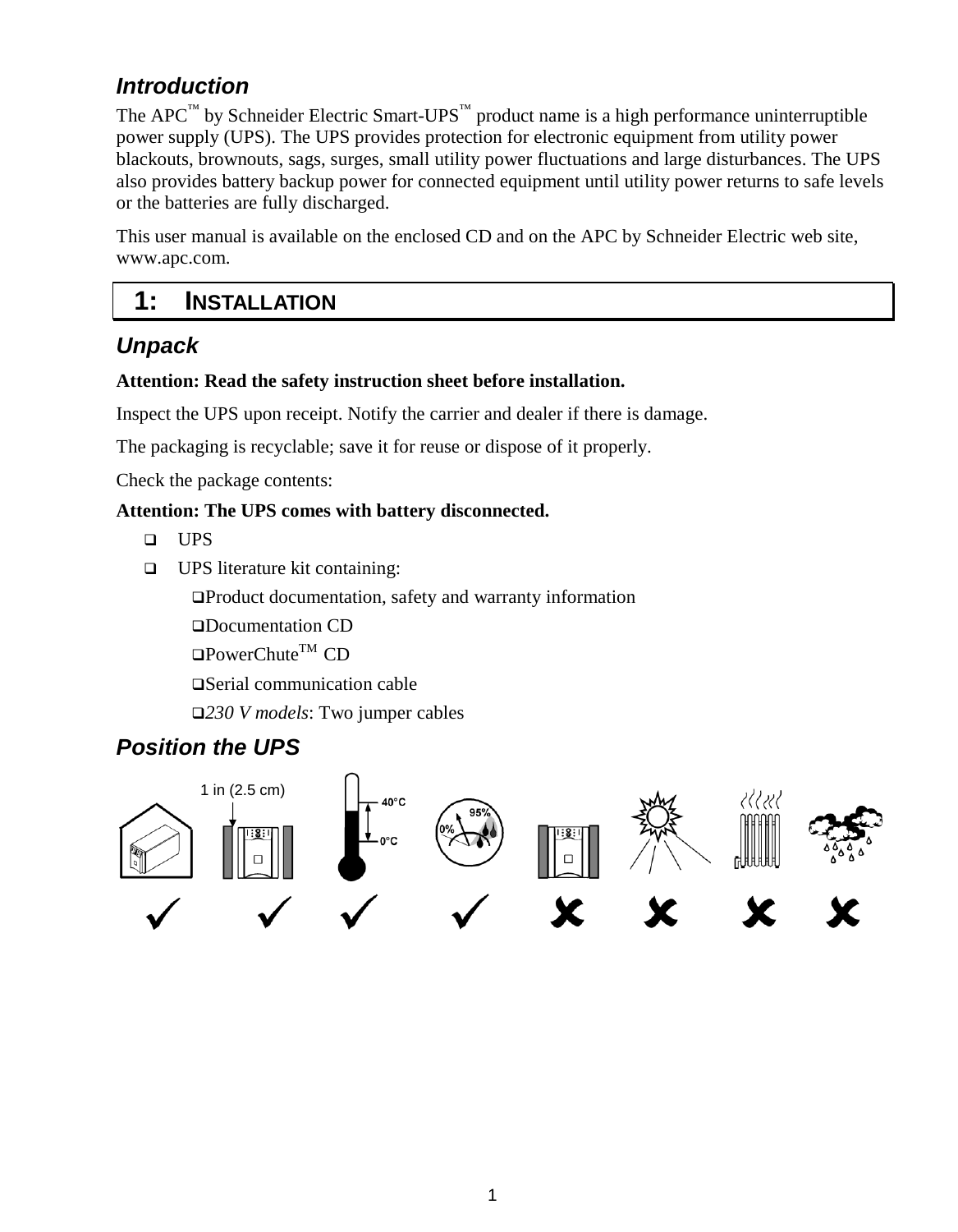#### **2: START UP**

#### *Connect the Battery*



**O** Connect black wire to battery. (Red wire is already connected.) Note: Small sparks at the point of battery connection are normal.



# *Connect Equipment to the UPS*

#### *Rear Panels*

 $\overline{\mathbb{C}^{(m)}}$ 

OO

lо

⊛ |D  $\blacksquare$ 

 $\blacksquare$ 



- **110/120 V: 230 V: 230 V: 230 V: 230 V: 230 V** models: The top off white outlet provides surge protection only. Equipment plugged into this 500 VA outlet should require surge protection, but should not require power during a utility power failure. The lower three outlets provide battery backup protection, as well as protection from surges.
	- Note: A laser printer draws significantly more power than other types of equipment and may overload the UPS.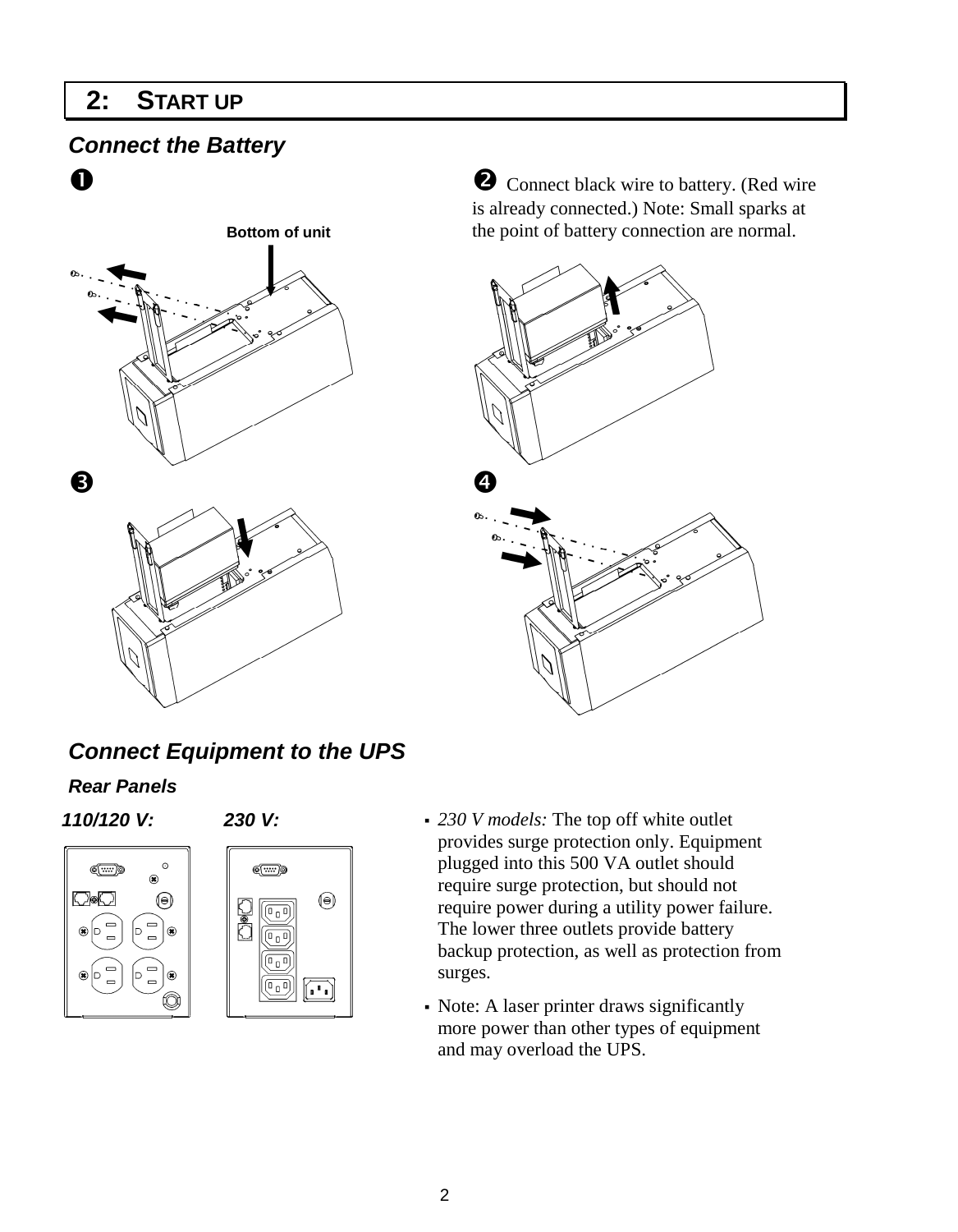#### *Connect the UPS to the Network (if Applicable)*

#### *Network Connectors*



Use only interface kits approved by APC by Schneider Electric.

Use only the supplied cable to connect to the Serial Port. A standard serial interface cable is incompatible with the UPS.

The UPS features optional telephone/network surge suppression. Connect a single line telephone or a 10 Base-T/ 100 Base-Tx network cable into the RJ-45/RJ-11 telephone/network surge protection IN jack on the back of the UPS. Use a telephone cable (not supplied) or network cabling (not supplied) to connect the OUT jack to a fax modem or network port.

#### *Start the UPS*

1. Plug the UPS into a two pole, three wire, grounded receptacle only. Avoid using extension cords.

*110/120 V models*: The power cord is attached to the UPS. The input plug is a NEMA 5-15P.

*230 V models:* The power cord set is supplied in the UPS literature kit. **Attention: Upon utility power connection, the top outlet is immediately powered; the bottom three outlets are powered after the UPS performs the self-test.**

- 2.  $110/120$  V models: Check the *site wiring fault* LED  $\bigcirc$  located on the rear panel. It will be illuminated if the UPS is plugged into an improperly wired utility power outlet (see *Troubleshooting*).
- 3. Turn on all connected equipment. To use the UPS as a master *on/off* switch, be sure all connected equipment is on.
- 4. Press the button on the front panel to power the UPS.

Note: The battery charges fully during the first four hours of normal operation. Do not expect full battery run capability during this initial charge period. Refer to www.apc.com for battery runtimes.

5. For optimal computer system protection, install PowerChute management software to fully configure UPS shutdown and alarm settings.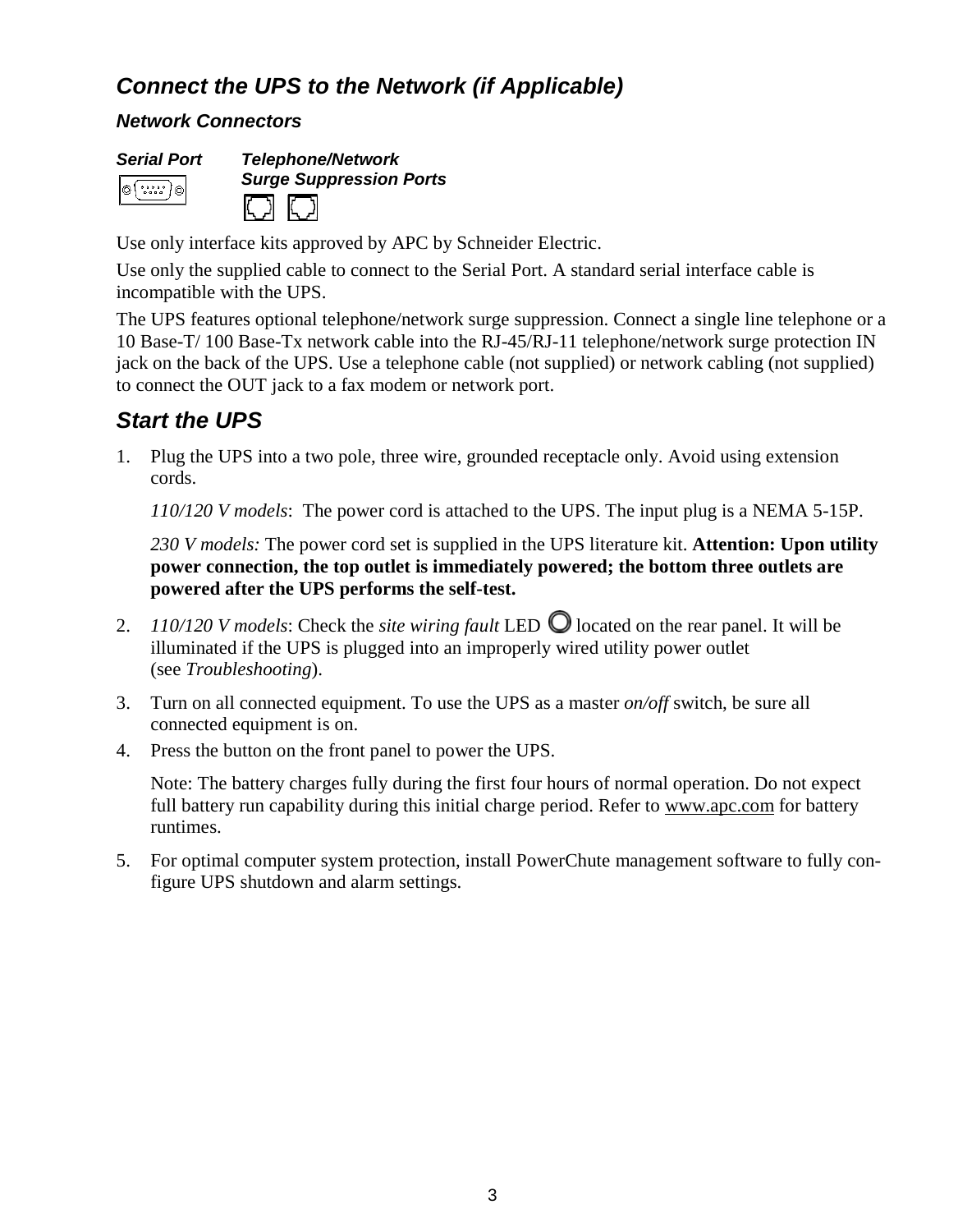# **3: OPERATION**

#### *Front Display Panel*



| <b>INDICATOR</b>                                    | <b>DESCRIPTION</b>                                              |
|-----------------------------------------------------|-----------------------------------------------------------------|
| On Line                                             | The UPS is supplying utility power to the connected equipment.  |
| On Battery                                          | The UPS is supplying battery power to the connected equipment.  |
| Overload                                            | The connected loads are drawing more than the UPS power rating. |
| <b>Replace Battery</b><br>$\boldsymbol{\mathsf{x}}$ | The battery must be replaced.                                   |

| <b>FEATURE</b> | <b>FUNCTION</b>                                                                                                                                                                                                                                                                                                                                                                     |
|----------------|-------------------------------------------------------------------------------------------------------------------------------------------------------------------------------------------------------------------------------------------------------------------------------------------------------------------------------------------------------------------------------------|
| Power Button   | Press this button to turn the UPS on or off. (Read on for additional capabilities.)                                                                                                                                                                                                                                                                                                 |
| Self-Test      | <b>Automatic:</b> The UPS performs a self-test automatically when turned on, and<br>every two weeks thereafter (by default). During the self-test, the UPS briefly<br>operates the connected equipment on battery.<br><b>Manual:</b> Press and hold the $\bigcup$ button for a few seconds to initiate the<br>self-test.                                                            |
| Cold Start     | Supply battery power to the UPS and connected equipment in the absence of<br>utility voltage (see <i>Troubleshooting</i> ). Press the $\bigcup$ button for one second and<br>release. The UPS will beep briefly and go quiet. Press and hold the button again,<br>but for approximately three seconds. The unit will emit a sustained beep.<br>Release the button during this beep. |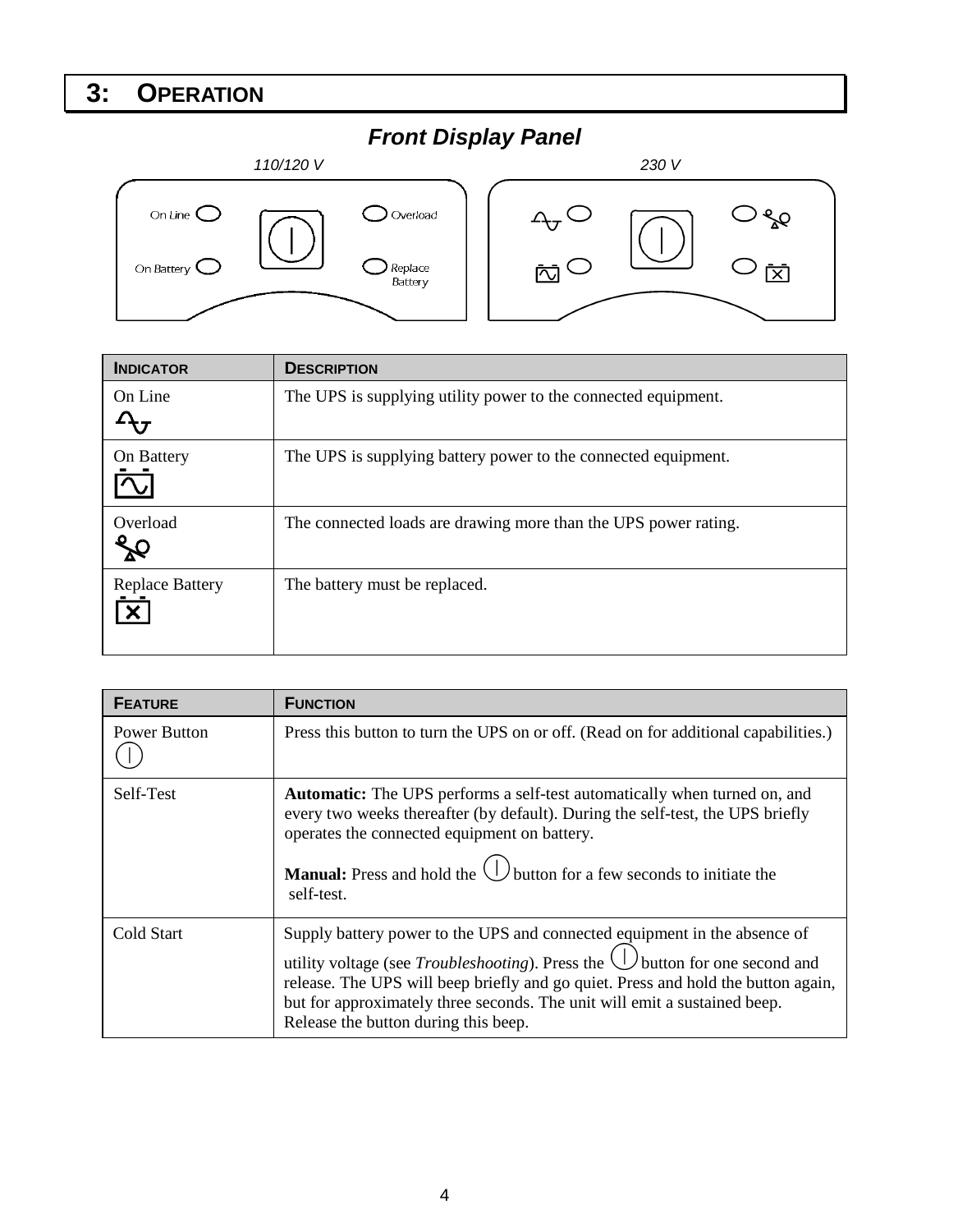# **4: USER CONFIGURABLE ITEMS**

| NOTE: SETTINGS ARE ADJUSTED THROUGH POWER CHUTE SOFTWARE                                                                                                                    |                                  |                                                                                                     |                                                                                                                                                                                                                                                                            |  |
|-----------------------------------------------------------------------------------------------------------------------------------------------------------------------------|----------------------------------|-----------------------------------------------------------------------------------------------------|----------------------------------------------------------------------------------------------------------------------------------------------------------------------------------------------------------------------------------------------------------------------------|--|
| <b>FUNCTION</b>                                                                                                                                                             | <b>FACTORY</b><br><b>DEFAULT</b> | <b>USER SELECTABLE</b><br><b>CHOICES</b>                                                            | <b>DESCRIPTION</b>                                                                                                                                                                                                                                                         |  |
| Automatic<br>Self-Test                                                                                                                                                      | Every 14 days<br>(336 hours)     | Every 7 days<br>$(168$ hours),<br>Every 14 days<br>(336 hours),<br>On Startup Only,<br>No Self-Test | Set the interval at which the UPS will<br>execute a self-test.                                                                                                                                                                                                             |  |
| <b>UPS ID</b>                                                                                                                                                               | <b>UPS_IDEN</b>                  | Up to eight<br>characters<br>(alphanumeric)                                                         | Uniquely identify the UPS, (i.e. server<br>name or location) for network<br>management purposes.                                                                                                                                                                           |  |
| Date of Last<br><b>Battery</b><br>Replacement                                                                                                                               | <b>Manufacture Date</b>          | mm/dd/yy                                                                                            | Reset this date when you replace the<br>battery module.                                                                                                                                                                                                                    |  |
| Minimum Capacity<br>Before Return from<br>Shutdown                                                                                                                          | $0$ percent                      | 0, 15, 50, 90 percent                                                                               | Specify the percentage to which<br>batteries will be charged following a<br>low battery shutdown before powering<br>connected equipment.                                                                                                                                   |  |
| <b>Voltage Sensitivity</b><br>The UPS detects<br>and reacts to line<br>voltage distortions<br>by transferring to<br>battery operation to<br>protect connected<br>equipment. | High                             | High sensitivity,<br>Medium sensitivity,<br>Low sensitivity                                         | Note: In situations of poor power<br>quality, the UPS may frequently<br>transfer to battery operation. If the<br>connected equipment can operate<br>normally under such conditions,<br>reduce the sensitivity setting to<br>conserve battery capacity and service<br>life. |  |
| Alarm Delay After<br>Line Fail                                                                                                                                              | 5 seconds                        | 5 second delay,<br>30 second delay,<br>At low battery<br>condition.<br>No alarm                     | Set the delay to avoid alarms for minor<br>power glitches.                                                                                                                                                                                                                 |  |
| Shutdown Delay                                                                                                                                                              | 60 seconds                       | 60, 180, 300, 600<br>seconds                                                                        | Set the interval between the time when<br>the UPS receives a shutdown<br>command and the actual shutdown.                                                                                                                                                                  |  |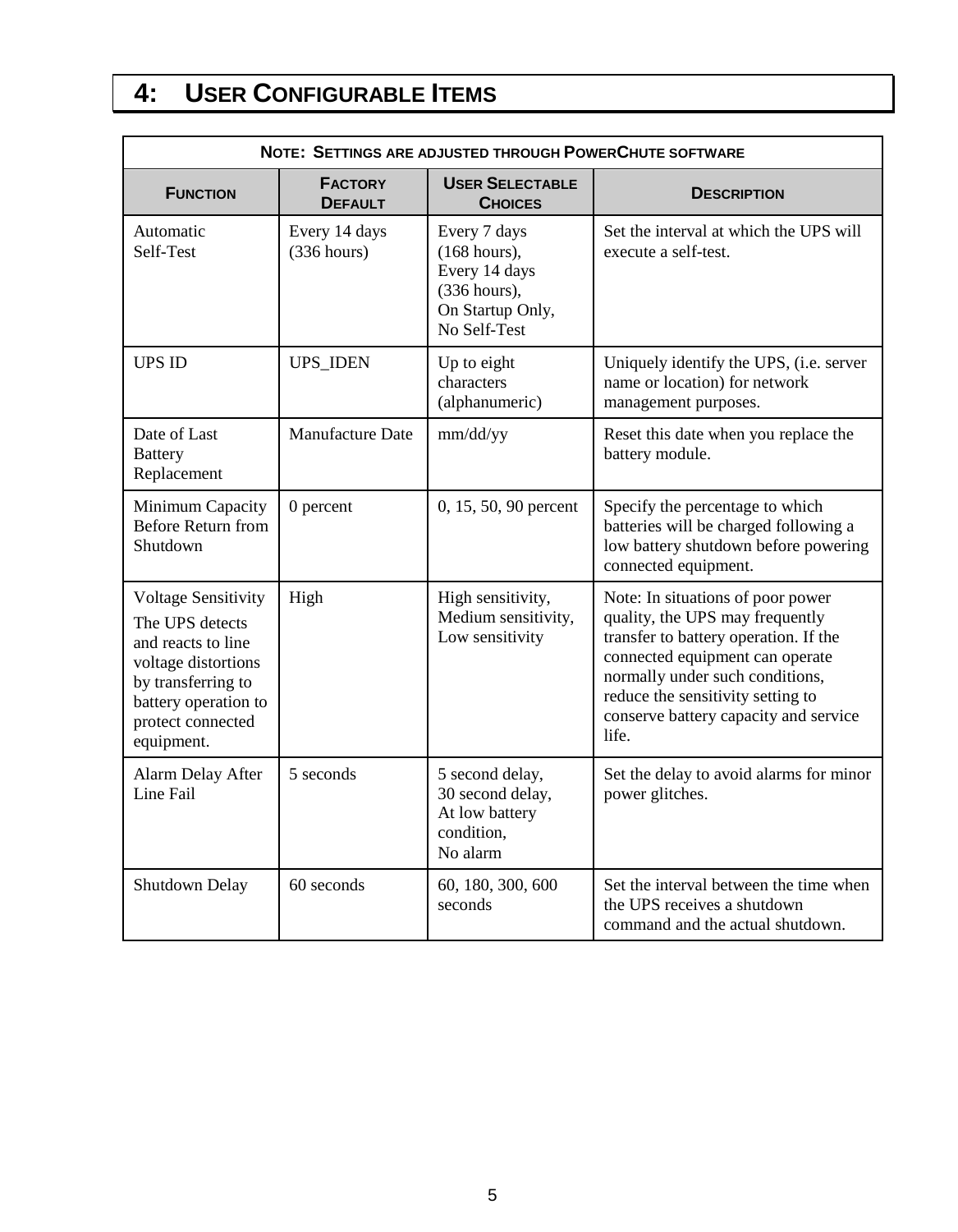| NOTE: SETTINGS ARE ADJUSTED THROUGH POWER CHUTE SOFTWARE |                                                                                                                                                                                                |                                                                                              |                                                                                                                                                                                                                    |  |  |
|----------------------------------------------------------|------------------------------------------------------------------------------------------------------------------------------------------------------------------------------------------------|----------------------------------------------------------------------------------------------|--------------------------------------------------------------------------------------------------------------------------------------------------------------------------------------------------------------------|--|--|
| <b>FUNCTION</b>                                          | <b>FACTORY</b><br><b>DEFAULT</b>                                                                                                                                                               | <b>USER SELECTABLE</b><br><b>CHOICES</b>                                                     | <b>DESCRIPTION</b>                                                                                                                                                                                                 |  |  |
| Low Battery<br>Warning                                   | 2 minutes<br>PowerChute<br><b>Business Edition</b><br>software provides<br>automatic,<br>unattended<br>shut down when<br>approximately 2<br>minutes of battery<br>operated runtime<br>remains. | 2, 5, 7, 10 minutes<br>(Times are<br>approximate.)                                           | The UPS will beep when 2 minutes of<br>battery runtime remains.<br>Change the low battery warning<br>interval setting to the time that the<br>operating system or system software<br>requires to safely shut down. |  |  |
| Synchronized<br>Turn-on Delay                            | $0$ seconds                                                                                                                                                                                    | 0, 60, 180, 300<br>seconds                                                                   | Specify the time the UPS will wait<br>after the return of utility power before<br>turn-on (to avoid branch circuit<br>overload).                                                                                   |  |  |
| <b>High Transfer</b><br>Point                            | $110/120$ V model:<br>127 Vac<br>$230$ V model:<br>253 Vac                                                                                                                                     | $110/120$ V model:<br>127, 130, 133,<br>136 Vac<br>230 V model:<br>253, 257, 261,<br>265 Vac | Set the high transfer point higher to<br>avoid unnecessary battery usage when<br>the utility voltage is usually high and<br>the connected equipment is specified<br>to operate with input voltages this<br>high.   |  |  |
| Low Transfer Point                                       | $110/120$ V model:<br>106 Vac<br>$230$ V model:<br>208 Vac                                                                                                                                     | $110/120$ V model:<br>97, 100, 103, 106<br>Vac<br>230 V model:<br>196, 200, 204,<br>208 Vac  | Set the low transfer point lower when<br>the utility voltage is usually low and<br>the connected equipment is specified<br>to operate with input voltages this low.                                                |  |  |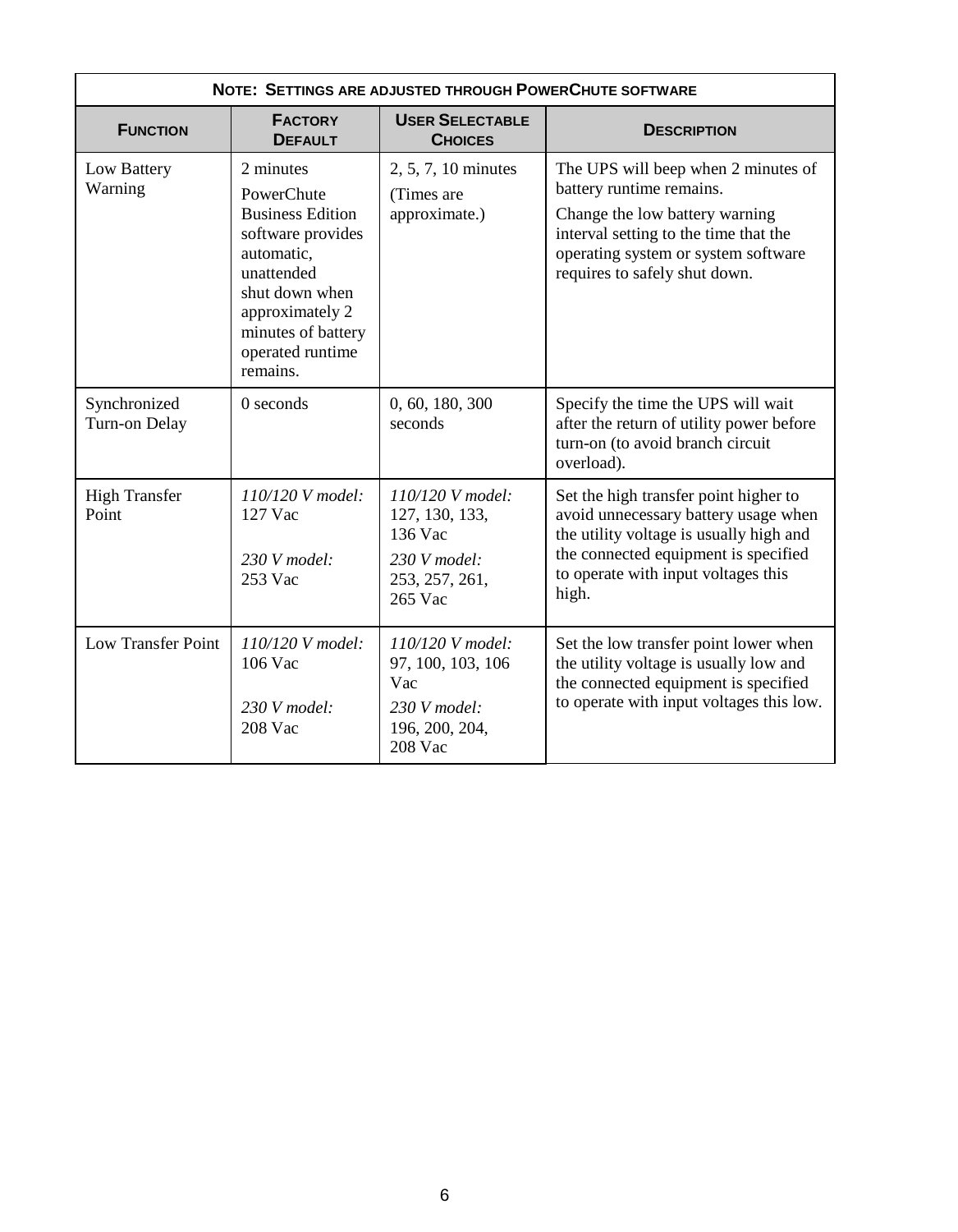# **5: STORAGE AND MAINTENANCE**

### *Storage*

Store the UPS covered in a cool, dry location, with the battery fully charged.

At -15 $\degree$  to +30 $\degree$  C (+5 $\degree$  to +86 $\degree$  F), charge the UPS battery every six months.

At +30 $\degree$  to +45 $\degree$  C (+86 $\degree$  to +113 $\degree$  F), charge the UPS battery every three months.

# *Battery Replacement*

The UPS battery life differs based on usage and environment. Consider replacing the battery every three years.

This UPS has an easy to replace, hot-swappable battery. Replacement is a safe procedure, isolated from electrical hazards. You may leave the UPS and connected equipment on during the replacement procedure. See your dealer or contact APC by Schneider Electric (see *Contact Information*) for information on replacement batteries.

#### **Note: Upon battery disconnection, equipment is not protected from power outages.**







 $\boldsymbol{c}$ 



Be sure to deliver the spent battery to a recycling facility or ship it to APC by Schneider Electric in the replacement battery packing material.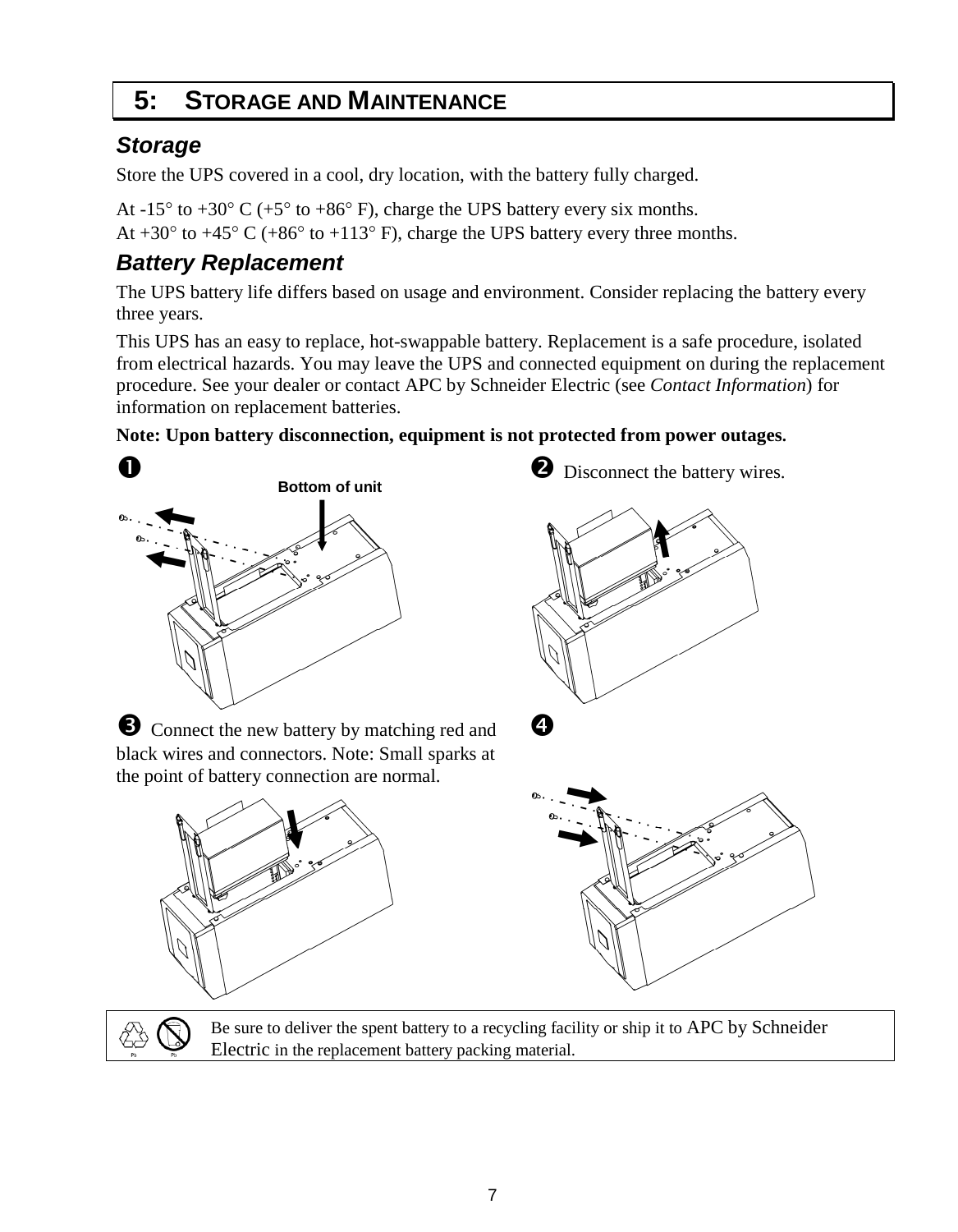# **6: TROUBLESHOOTING, TRANSPORT, AND SERVICE**

Use the chart below to solve minor UPS installation and operation problems. Refer to www.apc.com with complex UPS problems, and for battery runtime charts.

| <b>PROBLEM AND/OR POSSIBLE</b><br><b>CAUSE</b>                                               | <b>SOLUTION</b>                                                                                                                                                                                                                                                                                                     |  |  |  |
|----------------------------------------------------------------------------------------------|---------------------------------------------------------------------------------------------------------------------------------------------------------------------------------------------------------------------------------------------------------------------------------------------------------------------|--|--|--|
| <b>UPS WILL NOT TURN ON</b>                                                                  |                                                                                                                                                                                                                                                                                                                     |  |  |  |
| UPS not connected to utility<br>power supply.                                                | Check that the power cord from the UPS to the utility power supply is<br>securely connected at both ends.                                                                                                                                                                                                           |  |  |  |
| Battery not connected<br>properly.                                                           | Check that battery is properly connected.                                                                                                                                                                                                                                                                           |  |  |  |
| Very low or no utility voltage.                                                              | Check the utility power supply to the UPS by plugging in a table lamp. If the<br>light is very dim, have the utility voltage checked.                                                                                                                                                                               |  |  |  |
| <b>UPS WILL NOT TURN OFF</b>                                                                 |                                                                                                                                                                                                                                                                                                                     |  |  |  |
| Internal UPS fault.                                                                          | Do not attempt to use the UPS. Unplug the UPS, unplug the battery, and<br>have it serviced immediately.                                                                                                                                                                                                             |  |  |  |
| <b>UPS BEEPS OCCASIONALLY</b>                                                                |                                                                                                                                                                                                                                                                                                                     |  |  |  |
| Normal operating UPS beeps<br>when running on battery.                                       | None. The UPS is protecting the connected equipment from occasional<br>utility power irregularities.                                                                                                                                                                                                                |  |  |  |
| <b>UPS IS NOT PROVIDING EXPECTED BACKUP TIME</b>                                             |                                                                                                                                                                                                                                                                                                                     |  |  |  |
| The UPS battery is weak due<br>to a recent outage or is near<br>the end of the service life. | Charge the battery. Batteries require recharging after extended outages, and<br>wear faster when frequently put into service or when operated at elevated<br>temperatures. If the battery is near the end of the service life, consider<br>replacing even if the <i>replace battery</i> LED is not yet illuminated. |  |  |  |
| <b>ON-LINE AND OVERLOAD LEDS ARE FLASHING ALTERNATELY</b>                                    |                                                                                                                                                                                                                                                                                                                     |  |  |  |
| The UPS was shut down<br>through PowerChute.                                                 | None. The UPS will restart when utility power returns.                                                                                                                                                                                                                                                              |  |  |  |
| ALL LEDS ARE FLASHING OR ON-LINE AND ON-BATTERY LEDS ARE FLASHING                            |                                                                                                                                                                                                                                                                                                                     |  |  |  |
| Internal UPS fault. The UPS<br>has shut down.                                                | Do not attempt to use the UPS. Turn off the UPS, disconnect the battery, and<br>have it serviced immediately.                                                                                                                                                                                                       |  |  |  |
| ALL LEDS ARE OFF AND THE UPS IS PLUGGED INTO A WALL OUTLET                                   |                                                                                                                                                                                                                                                                                                                     |  |  |  |
| The UPS is shut down or the<br>battery is discharged from an<br>extended outage.             | None. The UPS will return to normal operation when the power is restored<br>and the battery has a sufficient charge.                                                                                                                                                                                                |  |  |  |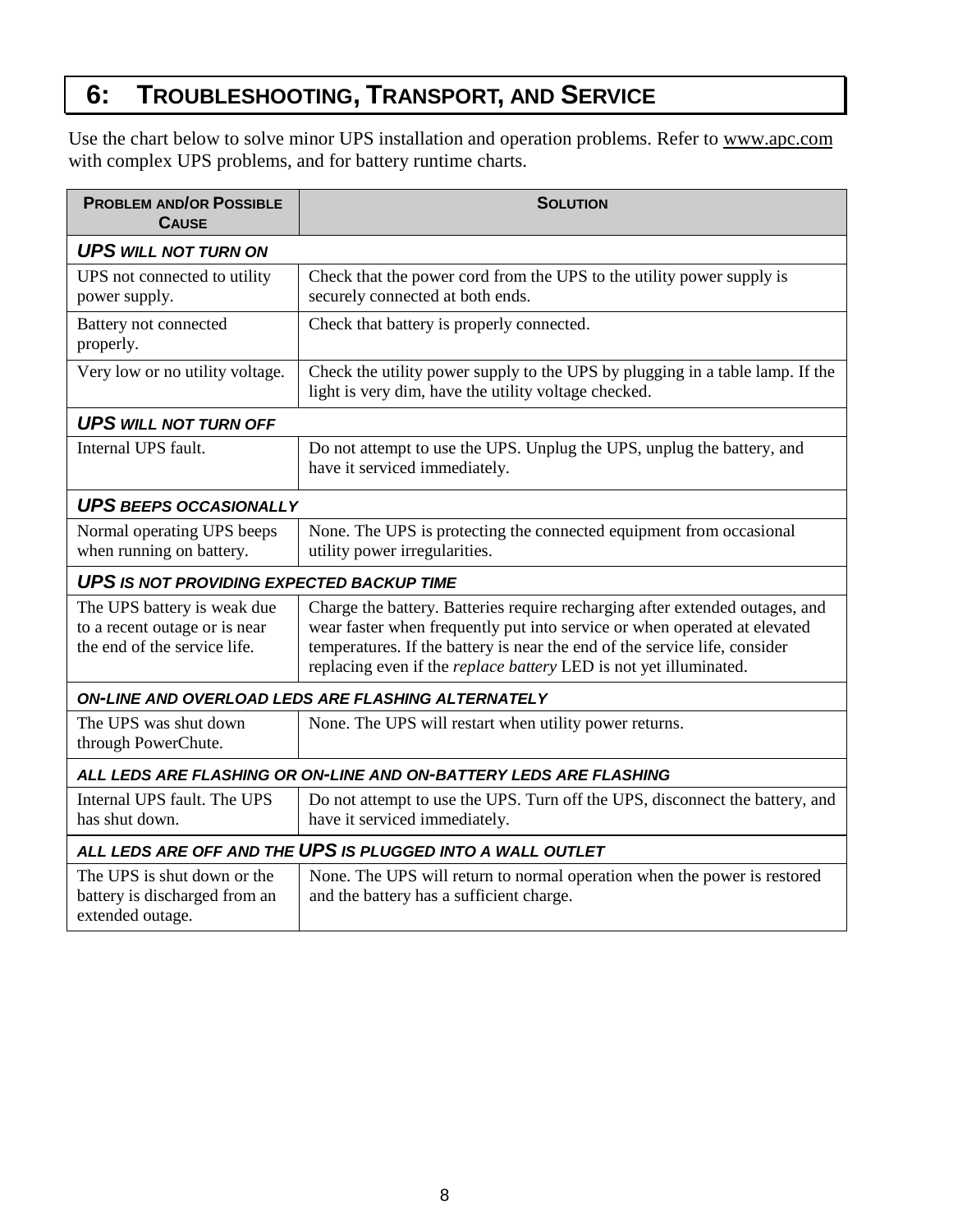| <b>PROBLEM AND/OR POSSIBLE</b><br><b>CAUSE</b>                                  | <b>SOLUTION</b>                                                                                                                                                                                                                                                                                                                        |  |  |  |
|---------------------------------------------------------------------------------|----------------------------------------------------------------------------------------------------------------------------------------------------------------------------------------------------------------------------------------------------------------------------------------------------------------------------------------|--|--|--|
| THE OVERLOAD LED IS ILLUMINATED AND THE UPS EMITS A SUSTAINED ALARM TONE        |                                                                                                                                                                                                                                                                                                                                        |  |  |  |
| The UPS is overloaded. The                                                      | The connected equipment exceeds the specified "maximum load."                                                                                                                                                                                                                                                                          |  |  |  |
| connected equipment is<br>drawing more VA than the<br>UPS can sustain.          | The alarm remains on until the overload is removed. Disconnect<br>nonessential equipment from the UPS to eliminate the overload.                                                                                                                                                                                                       |  |  |  |
|                                                                                 | The UPS continues to supply power as long as it is online and the circuit<br>breaker does not trip; the UPS will not provide power from batteries in the<br>event of a utility voltage interruption.                                                                                                                                   |  |  |  |
|                                                                                 | If a continuous overload occurs while the UPS is on battery, the unit turns<br>off output in order to protect the UPS from possible damage.                                                                                                                                                                                            |  |  |  |
| THE REPLACE BATTERY LED IS ILLUMINATED                                          |                                                                                                                                                                                                                                                                                                                                        |  |  |  |
| Weak battery.                                                                   | Allow the battery to recharge for 24 hours. Then, perform a self-test. If the<br>problem persists after recharging, replace the battery.                                                                                                                                                                                               |  |  |  |
| Failure of a battery self-test.                                                 | The UPS emits short beeps for one minute and the replace battery LED<br>illuminates. The UPS repeats the alarm every five hours. Perform the<br>self-test procedure after the battery has charged for 24 hours to confirm the<br>replace battery condition. The alarm stops and the LED clears if the battery<br>passes the self-test. |  |  |  |
|                                                                                 | THE SITE WIRING FAULT LED ON THE REAR PANEL IS ILLUMINATED (110/120 V MODEL ONLY)                                                                                                                                                                                                                                                      |  |  |  |
| The UPS is plugged into an<br>improperly wired utility power                    | Wiring faults detected include missing ground, hot-neutral polarity reversal,<br>and overloaded neutral circuit.                                                                                                                                                                                                                       |  |  |  |
| outlet.                                                                         | Contact a qualified electrician to correct the building wiring.                                                                                                                                                                                                                                                                        |  |  |  |
| THE INPUT CIRCUIT BREAKER HAS TRIPPED                                           |                                                                                                                                                                                                                                                                                                                                        |  |  |  |
| The UPS is overloaded. The<br>plunger on the circuit breaker<br>has popped out. | Reduce the load on the UPS by unplugging equipment. Press in the plunger<br>on the circuit breaker.                                                                                                                                                                                                                                    |  |  |  |
| <b>UPS OPERATES ON BATTERY ALTHOUGH UTILITY VOLTAGE EXISTS</b>                  |                                                                                                                                                                                                                                                                                                                                        |  |  |  |
| The UPS input circuit breaker<br>has tripped.                                   | To reduce the load on the UPS, unplug equipment and press in the plunger<br>on the circuit breaker.                                                                                                                                                                                                                                    |  |  |  |
| The line voltage is very high,<br>low or distorted.                             | Move the UPS to a different outlet on a different circuit, as inexpensive fuel<br>powered generators may distort the voltage. If acceptable to the connected<br>equipment, reduce the UPS sensitivity (see User Configurable Items).                                                                                                   |  |  |  |
| <b>ON-LINE LED</b>                                                              |                                                                                                                                                                                                                                                                                                                                        |  |  |  |
| There is no illumination.                                                       | The UPS is running on battery, or it must be turned on.                                                                                                                                                                                                                                                                                |  |  |  |
| The LED is blinking.                                                            | The UPS is running an internal self-test.                                                                                                                                                                                                                                                                                              |  |  |  |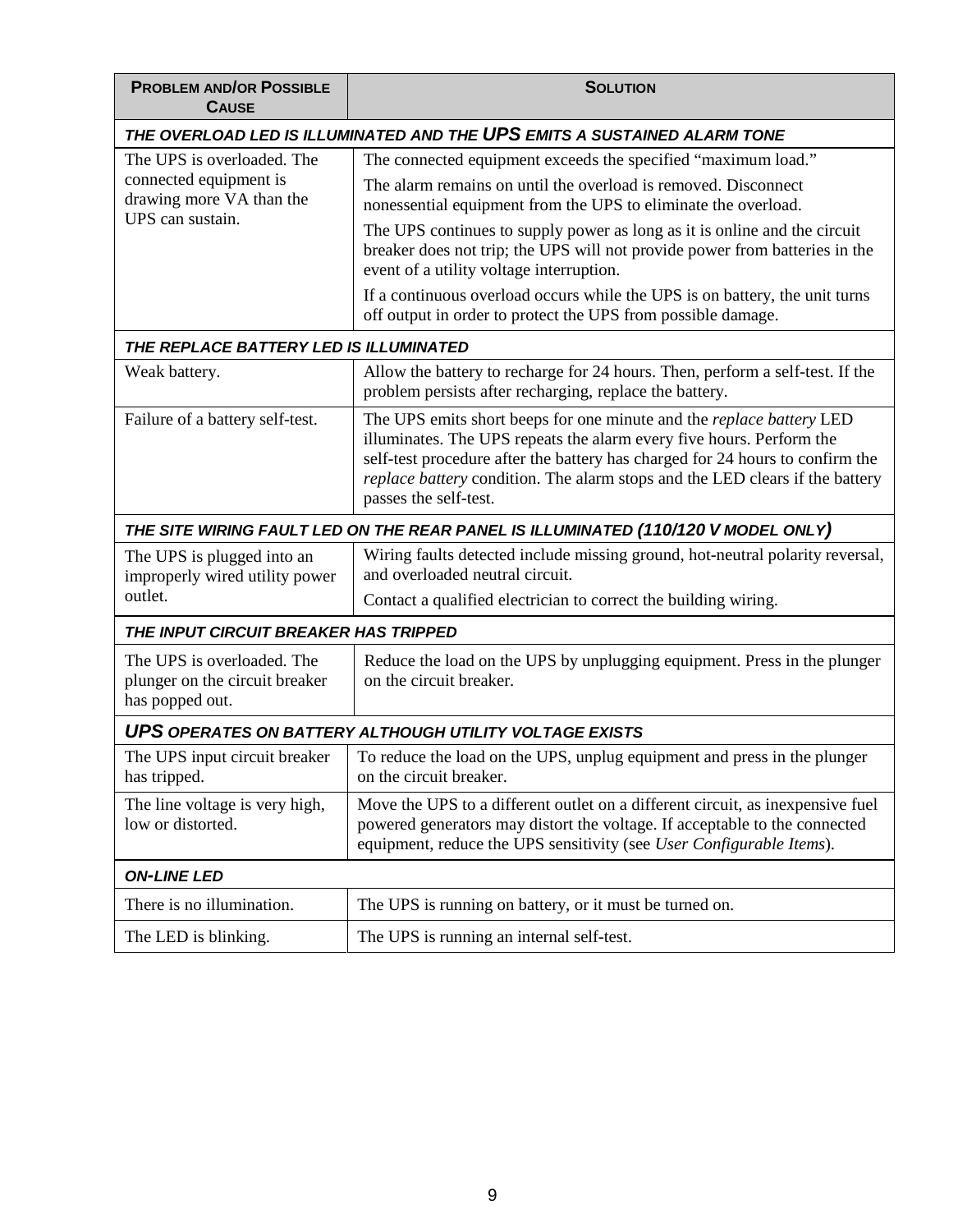#### *Transport*

- 1 . Shut down and disconnect all connected equipment.
- 2 . Disconnect the unit from utility power.
- 3 . Disconnect all internal and external batteries (if applicable).
- 4 . Follow the shipping instructions outlined in the *Service* section of this manual.

#### *Service*

If the unit requires service, do not return it to the dealer. Follow these steps:

- 1 . Review the *Troubleshooting* section of the manual to eliminate common problems.
- 2 . If the problem persists, contact APC by Schneider Electric Customer Support through the APC by Schneider Electric web site, **www.apc.com**.
	- a. Note the model number and serial number and the date of purchase. The model and serial numbers are located on the rear panel of the unit and are available through the LCD display on select models.
	- b. Call Customer Support and a technician will attempt to solve the problem over the phone. If this is not possible, the technician will issue a Returned Material Authorization Number (RMA#).
	- c. If the unit is under warranty, the repairs are free.
	- d. Service procedures and returns may vary internationally. Refer to the APC by Schneider Electric web site, **www.apc.com** for country specific instructions.
- 3 . Pack the unit properly to avoid damage in transit. Never use foam beads for packaging. Damage sustained in transit is not covered under warranty.
	- a. **Note: When shipping within the United States, or to the United States always DISCONNECT ONE UPS BATTERY before shipping in compliance with U.S. Department of Transportation (DOT) and IATA regulations.** The internal batteries may remain in the UPS.
	- b. Batteries may remain connected in the XBP during shipment. Not all units utilize XLBPs.
- 4 . Write the RMA# provided by Customer Support on the outside of the package.
- 5 . Return the unit by insured, prepaid carrier to the address provided by Customer Support.